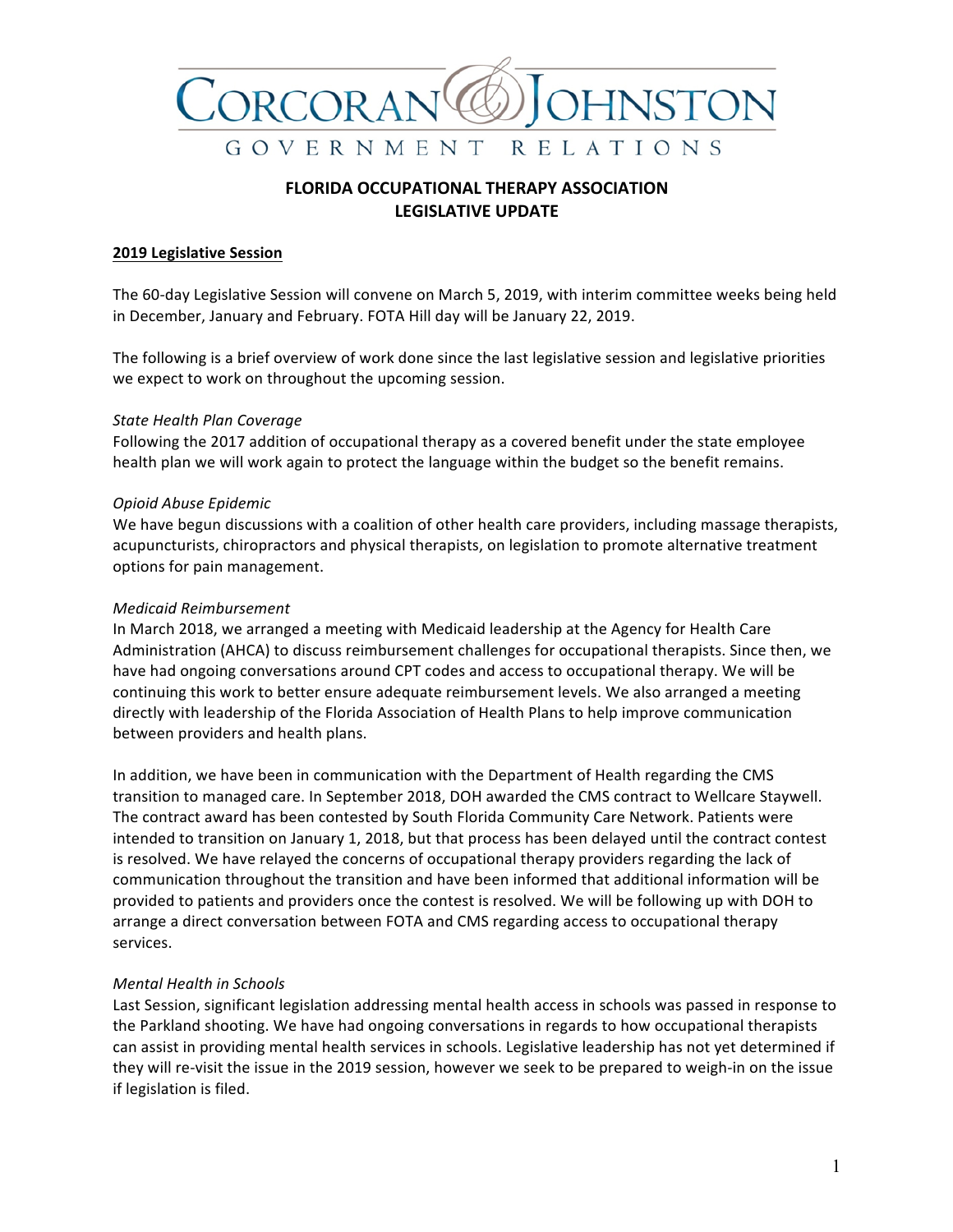

#### *Telemedicine*

We anticipate the legislature will again attempt legislation addressing the practice of telemedicine in Florida. We will work to ensure whatever legislation is introduced and potentially passed, includes occupational therapy as a health care practice that can be delivered through telemedicine.

## **2018 Legislative Session**

## *State Health Plan Coverage*

During the 2017 Legislative Session, we were successful in obtaining state health plan coverage for occupational therapy through language included in the state budget. We were successful in ensuring this language stayed in the 2018 budget passed by the legislature and signed by the Governor.

#### *Telemedicine*

Legislation passed in 2016 directed the creation of the Florida Telehealth Advisory Council to make recommendations regarding the practice of telehealth in the state. The Council issued their report just prior to the start of the 2018 Legislative Session, and included recommendations such as defining the practice, establishing a standard of care, promoting access to care, and requiring Florida licensure. The report also included recommendations towards mandated health insurance coverage and payment parity with in-person consultations.

SB 280 by Senator Aaron Bean and HB 793 by Representative Ralph Massullo were filed subsequently and incorporated the Council's recommendations, with the exception of mandated reimbursement and parity. Occupational therapists would have been included as practitioners able to practice telemedicine in the state with applicable state licensure. While SB 280 passed the full Senate, it was never taken-up by the House and HB 793 was never heard in a committee of reference. We will continue to work with other industry leaders to move the legislation forward.

## *Opioid Abuse Epidemic*

At the beginning of session, the Governor proposed comprehensive legislation to address the opioid abuse epidemic within the state. HB 21 by Representative Jim Boyd passed both chambers and includes significant reforms, such as limitations on the initial prescription of opioids for acute pain, increased training for prescribers, improved access to medication assisted treatment and additional requirements for use of the prescription drug monitoring program (PDMP). Also included within the legislation is approximately \$53M in funding towards substance abuse treatment services. The Governor signed HB 21 into law on March 19. Representatives from FOTA testified before both the House and Senate Appropriations Committees regarding the benefits of non-pharmacological treatment to prevent and treat opioid abuse, such as occupational therapy.

## *Health and Human Services Budget*

The 2018-19 General Appropriations Act passed by the legislature is the largest in state history, totaling just over \$88.7B. Approximately one-third, or \$37B, of the funds are designated towards health and human services. Funding for Medicaid services were increased by \$600M to account for increased enrollment and costs, and an additional \$128M was provided for nursing homes, primarily to help offset costs towards purchasing new mandatory generators. Rate enhancements for high Medicaid hospitals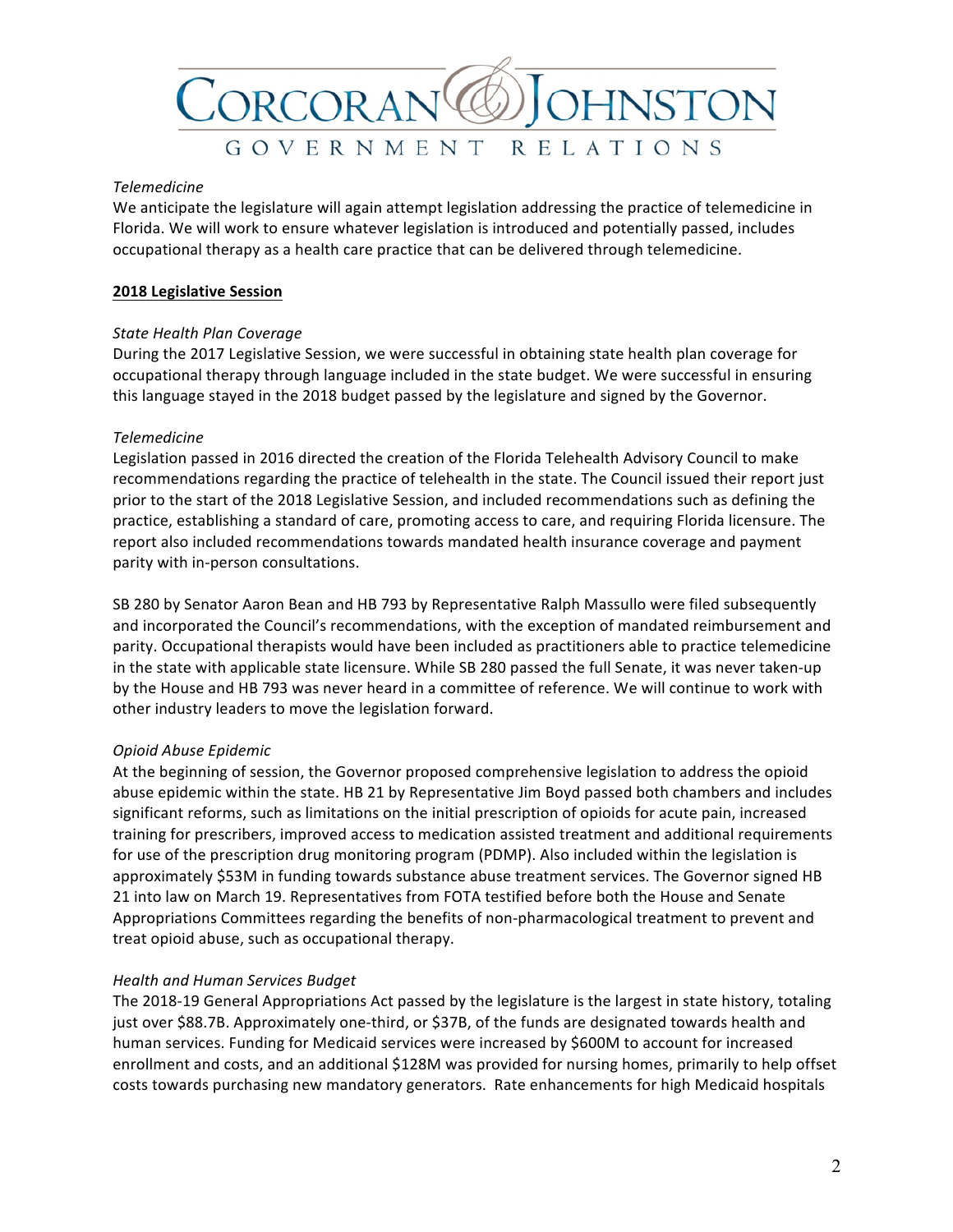

are maintained, and the budget incorporates \$1.5 billion in Low Income Pool funding. The budget also incorporates a reduction for retroactive Medicaid eligibility for non-pregnant adults.

#### *Student Safety*

Following the tragedy in Parkland, the legislature was pressured to pass comprehensive legislation to increase school safety, improve access to mental health services, and restrict access to guns for certain populations. Related to school safety, HB 7026 creates a voluntary school marshal program, allowing school districts to let certain trained employees carry concealed weapons, and includes additional crisis response and training programs for schools. In total, the legislation appropriates \$400M to school safety programs, including \$69M for mental health in schools, \$67M for the school marshal program, \$98M for school building hardening, and \$18.3 for mobile crisis teams. In addition, the bill will raise the age requirement for gun purchases from 18 to 21, ban the sale of bump stocks, enforce a three-day waiting period for all firearms, allow law enforcement to seize weapons from those taken into custody for involuntary examination under the Baker Act, and prevent those who have been adjudicated mentally defective or have been committed to a mental institution from owning or possessing a firearm until a court decides otherwise.

#### *Mental Health Services*

SB 450 by Senator Rene Garcia intended to promote the use of peer specialists for recovery support as an essential element in the behavioral health care system. The bill passed the Senate floor unanimously and was sent to the House for consideration, but never placed on the calendar. The language was eventually amended into HB 1069, which primarily addressed increased regulation for recovery residences, in an attempt to move the legislation forward. However, HB 1069 also ultimately did not pass when it was sent back to the House with the additional peer specialist language and never taken up for a final vote.

## *Trauma*

A substantial topic of discussion throughout the health care industry over the last two decades has been state regulation of trauma centers. SB 1876 by Senator Dana Young and HB 1165 by Representative Jay Trumbull were significantly amended to incorporate language seen as a compromise amongst the hospital industry and intended to resolve decades long disputes over the approval of additional trauma centers. HB 1165 passed both chambers and has been signed into law by the Governor.

## *Tax Exemptions for the Elderly*

SB 1448 by Senator Kathleen Passidomo and HB 1123 by Representative Lori Berman would have authorized an exemption to the sales tax for those over the age of 60 in order to purchase items to assist them in living independently in their home, such as handrails, hospital beds and walkers. The legislation was supported by the Florida Association of Area Agencies on Aging and the Florida Alliance for Retired Americans. The Senate bill passed its first committee of reference but never move forward, while the House bill was never heard in a committee.

## *PIP Reform*

Bills were introduced in both the House and Senate to deregulate PIP auto insurance and repeal the state's no-fault policy. The Senate bill also included a mandatory MedPay provision, that was not in the House version of the bill. The health care industry was significantly concerned with the potential loss of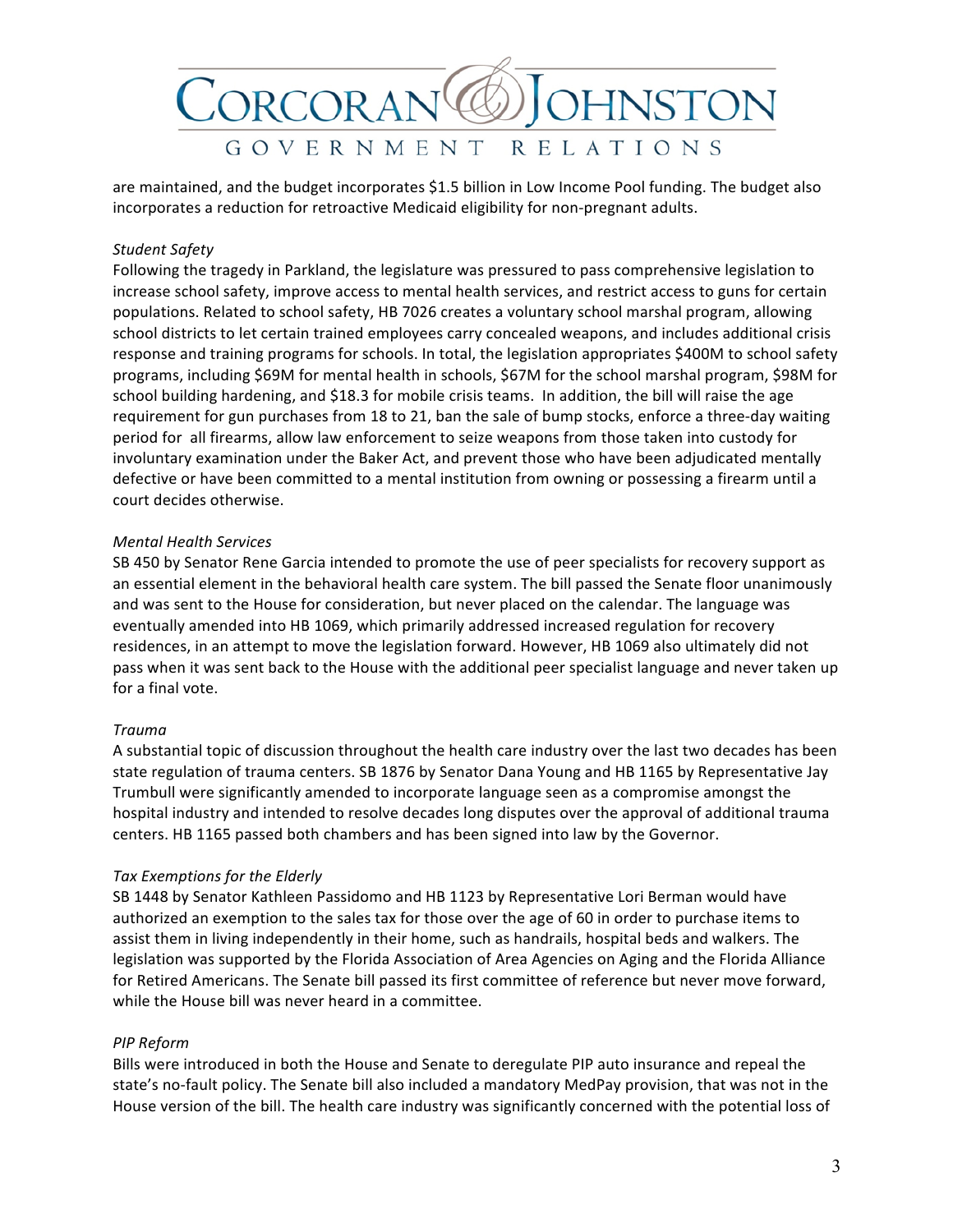

medical payment coverage within the legislation, which could potentially impact occupational therapy providers. Although the measure passed the House, the Senate bill ultimately died in committee when it did not have enough votes to pass following significant advocacy by both the insurance and healthcare industry.

# *Alternative Treatment Options for Veterans*

HB 303 by Representative Danny Burgess and SB 82 by Senator Greg Steube would have required the Florida Department of Veterans Affairs (DVA) to contract with providers for a two-year period to provide alternative treatment options for veterans with traumatic brain injury (TBI) or post-traumatic stress disorder (PTSD). The alternative treatments would have been limited to those which have at least one scientific or medical peer-reviewed study that shows a positive effect on TBI or PTSD and must be provided under the direction of a licensed physician, osteopathic physician, chiropractic physician, nurse, psychologist, clinical social worker, marriage and family therapist or mental health counselor. HB 303 passed its first committee of reference but did not move any further, while SB 82 was never considered in a committee.

## *Students with Disabilities in Public Schools*

SB 260 by Senator Lauren Book and HB 63 by Representative Katie Edwards-Walpole would have made significant revisions to the use of restraint techniques on students with disabilities. Under the legislation, definitions for exclusionary and nonexclusionary time would be updated in addition to specifications as to when each may be used and adding reporting and review requirements. In addition, specified physical restraint techniques would be prohibited. Both bills passed all of their committees of reference and were passed on the floor by their respective chambers. However, due to differences between the House and Senate versions, the legislation ultimately died on the final day of session.

## **2018 FOTA Hill Day**

The 2018 FOTA Hill Day was a huge success, including meetings with over 15 state legislators and reserved space on the 3<sup>rd</sup> floor capitol rotunda. The legislators all hold positions on the Senate Health Policy Committee or House Health and Human Services Committee, which oversee issues vital to the occupational therapy industry. In addition, we secured tours of both the House and Senate chambers for FOTA members and occupational therapy students, in order to engage all of those participating in the hill day. The legislative meetings were incredibly successful, and focused around three subject areas:

- *State Health Plan Coverage* Members of FOTA thanked those legislators who advocated on behalf of occupational therapy in order to add coverage under the state group health plan.
- Opioid Abuse Epidemic FOTA advocated for occupational therapy as a valuable component for solving the epidemic. These solutions were not the focus of the legislation passed this year but received favorable feedback in conversations with legislators.
- *Telemedicine* FOTA representatives met with Senator Aaron Bean's office and other legislators to advocate for legislation to define the practice of telemedicine in the state.

## **2017 Legislative Session**

The primary focus of the 2017 Legislative Session was adding coverage for occupational therapy on the state employee health plan. State employees have historically been unable to access occupational therapy services, as it was not a covered benefit unless the patient was diagnosed with a developmental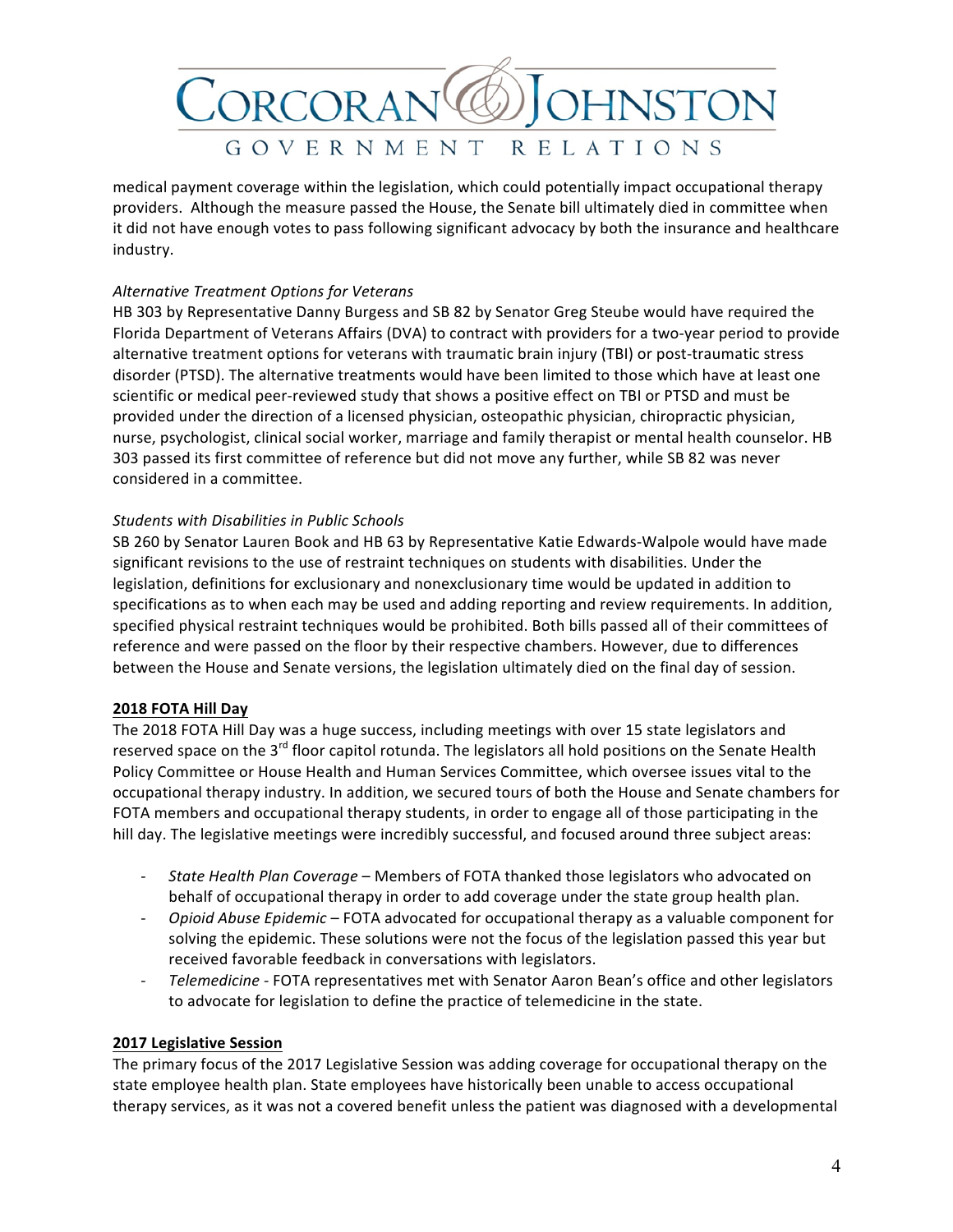

disability. FOTA has advocated for this change for nearly 20 years but were successful in their first year working with the Corcoran and Johnston team. The benefit was added at the same level as physical therapy, including 60 visits per injury for employees in a HMO plan and 21 visits per 6 months for employees in a PPO plan.

Once approved by the Governor, we assisted in preparing a press release sent by FOTA in recognition of the significant achievement for the organization. In addition, we coordinated with Senator Denise Grimsley, who championed the initiative in the legislature, to have her attend the FOTA Annual Conference in October.

# **2017 FOTA Hill Day**

The first FOTA Hill Day organized by the Corcoran and Johnston team was very successful. FOTA members met with more than 12 legislators from the House and Senate Appropriations Committees, as well as promoted occupational therapy through space reserved in the 2<sup>nd</sup> floor rotunda. The primary messaging of FOTA Day centered around state employee coverage for occupational therapy. Members advocated regarding the benefits of occupational therapy, such as faster return to work and reduced health care costs.

## **Looking Forward: 2019 Legislative Session**

We will utilize the time between the 2018 and 2019 Legislative Sessions to begin planning and promoting FOTA's legislative agenda, in order to give us a head start for next year.

## *State Health Plan Coverage*

We continue to work with the Department of Management Services (DMS) on implementation of the occupational therapy benefit for state employees. Just recently, we were notified of potential noncompliance by Capitol Health Plan. We are working with DMS and leadership at CHP to address the issue. In addition, we will continue to ensure that occupational therapy benefit language remains in the budget each year.

## *Reimbursement*

Medicaid reimbursement continues to be a potential issue for the occupational therapy industry each year. We have facilitated conversations with both the Florida Association of Health Plans and the Agency for Health Care Administration to discuss the issue, in an effort to help educate future strategy around reimbursement.

## *Opioid Abuse Epidemic*

Opioid abuse, and substance abuse services in general, will continue to be a significant budget and policy issue in the upcoming legislative session. We will be working with other professions. We will be working with other professions, such as physical therapy, massage therapy, and acupuncture, to nonpharmacological solutions in future legislation.

## *Telemedicine*